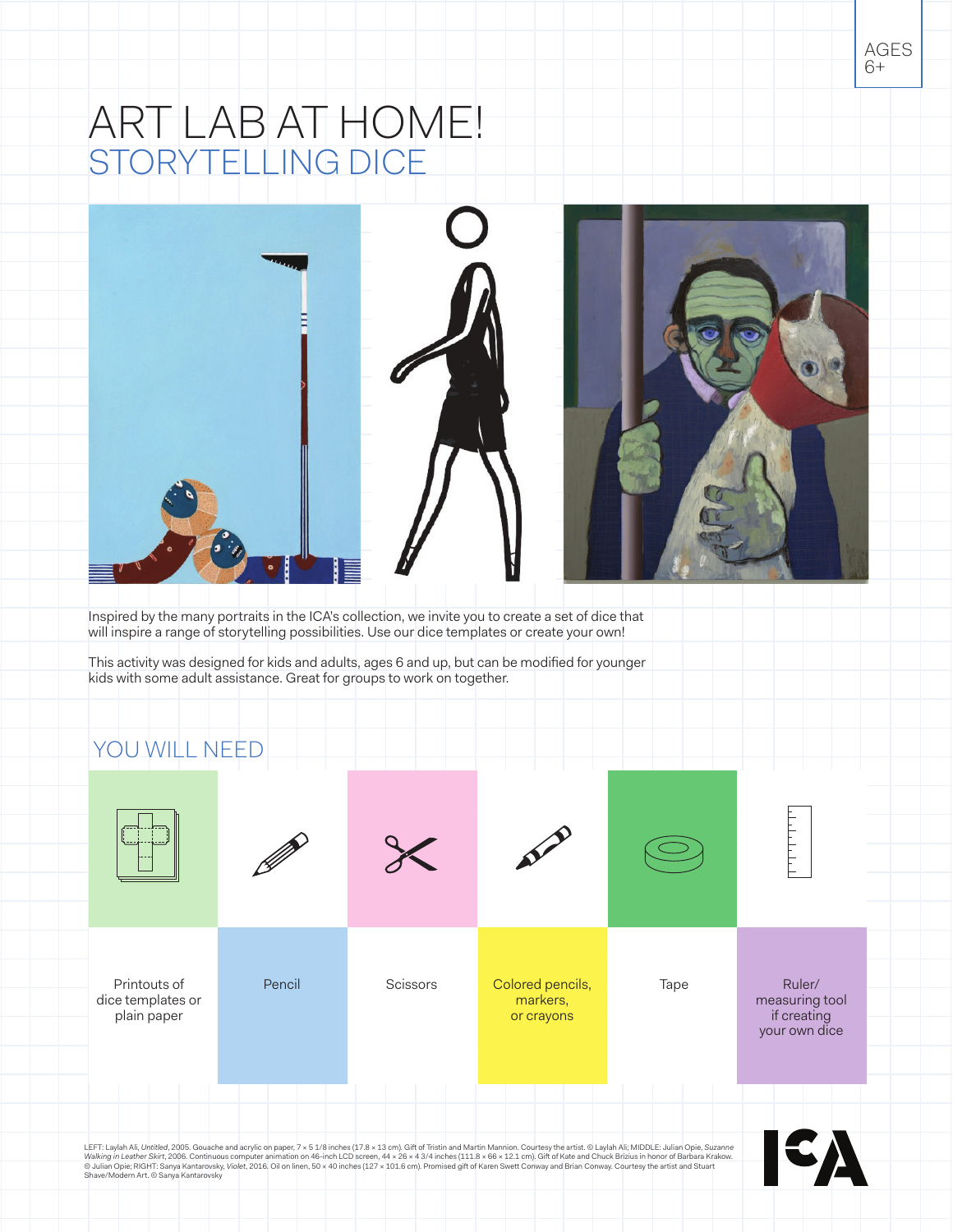## **STEPS**

![](_page_1_Figure_1.jpeg)

### 1 / PRINT AND CUT

out our dice templates featuring characters, genres and settings. You can also print 3 copies of our blank dice template or use a pencil and ruler to create your own. Cut along the solid lines of your dice.

![](_page_1_Figure_4.jpeg)

#### 2 / CHARACTER DIE

will be your first die. If you are creating your own die, use the ICA's collection or your imagination to draw 6 characters. Use color pencils, markers, or crayons to draw a different character in each square.

![](_page_1_Figure_7.jpeg)

![](_page_1_Picture_8.jpeg)

will be next. If you are creating your own die, brainstorm 6 settings (where a story takes place) and write one per square on your template using a marker or other writing tool.

![](_page_1_Picture_10.jpeg)

4 / GENRE DIE will be your final die. If you are creating your own die, brainstorm 6 genres (types of story) and write one genre per square on your template using a marker or other writing tool.

![](_page_1_Figure_12.jpeg)

5 / FOLD each template along the dotted lines to form a cube. Use tape to connect each side.

![](_page_1_Picture_14.jpeg)

6 / ROLL THE DICE AND TELL A STORY! With family or friends, take turns rolling the dice and use your imagination to tell a story about the CHARACTER, taking place in the SETTING, and in the style of the GENRE that your dice land on.

> SHARE YOUR ARTWORK ON SOCIAL MEDIA WITH #ICAARTLAB

![](_page_1_Picture_17.jpeg)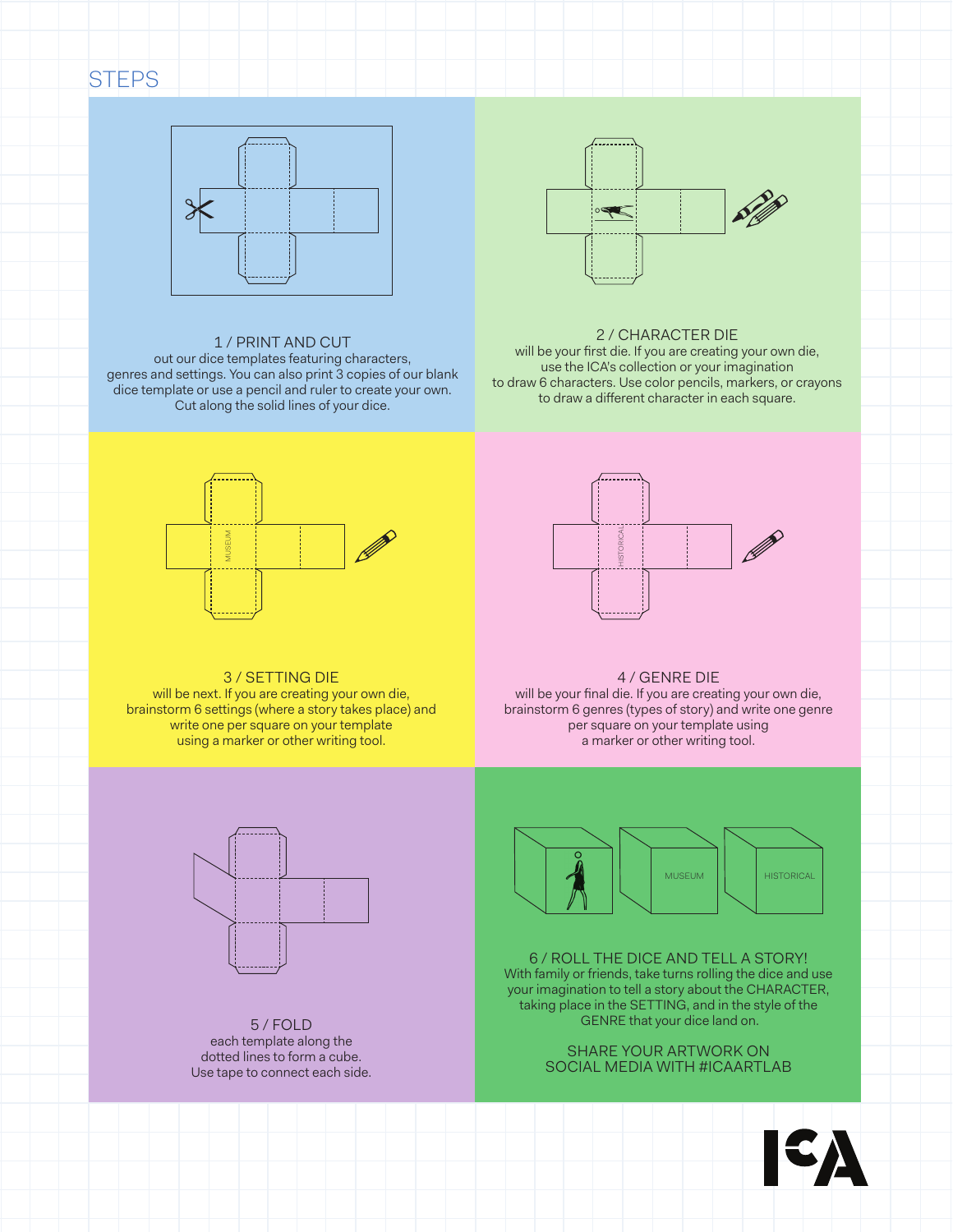![](_page_2_Figure_0.jpeg)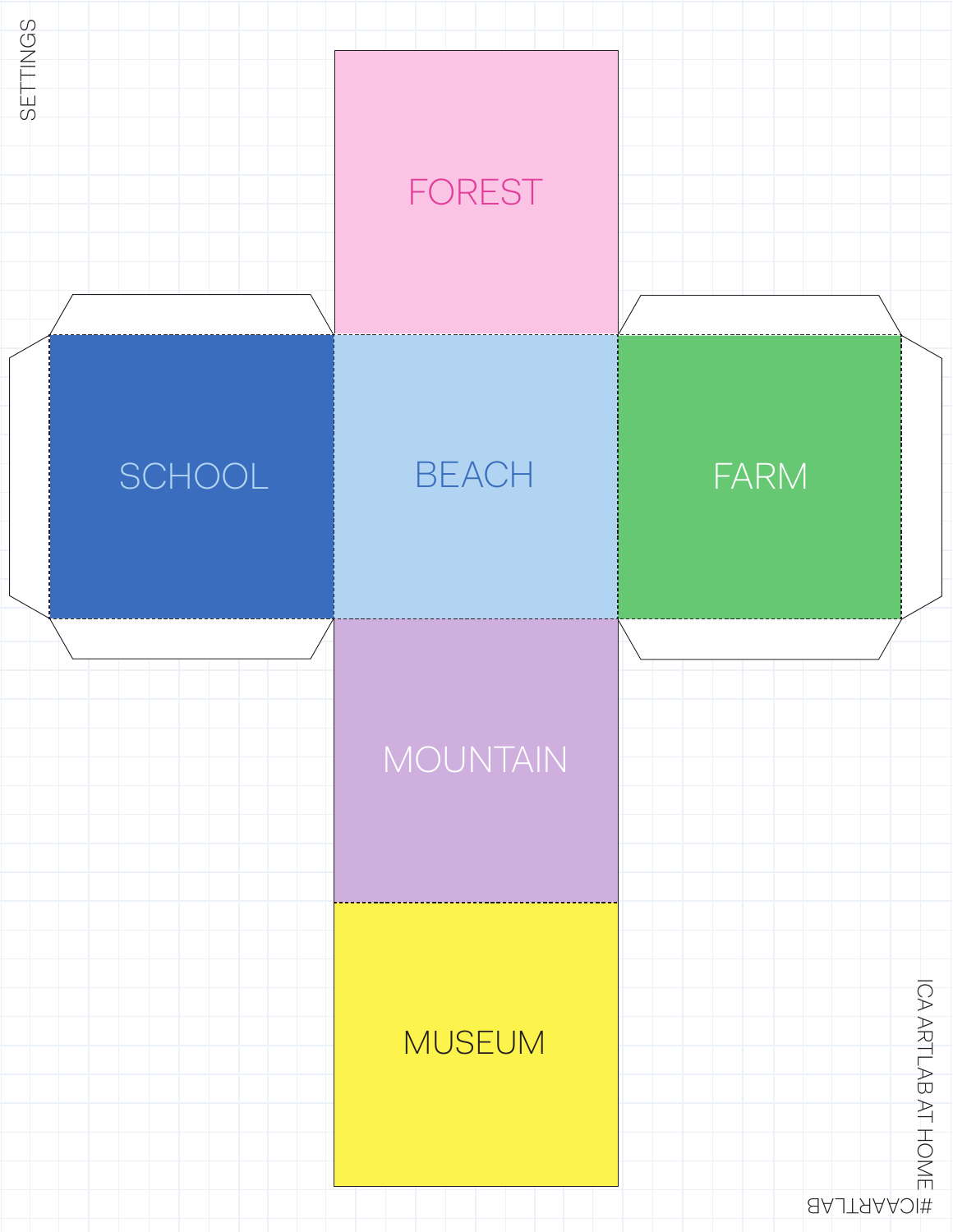![](_page_3_Figure_0.jpeg)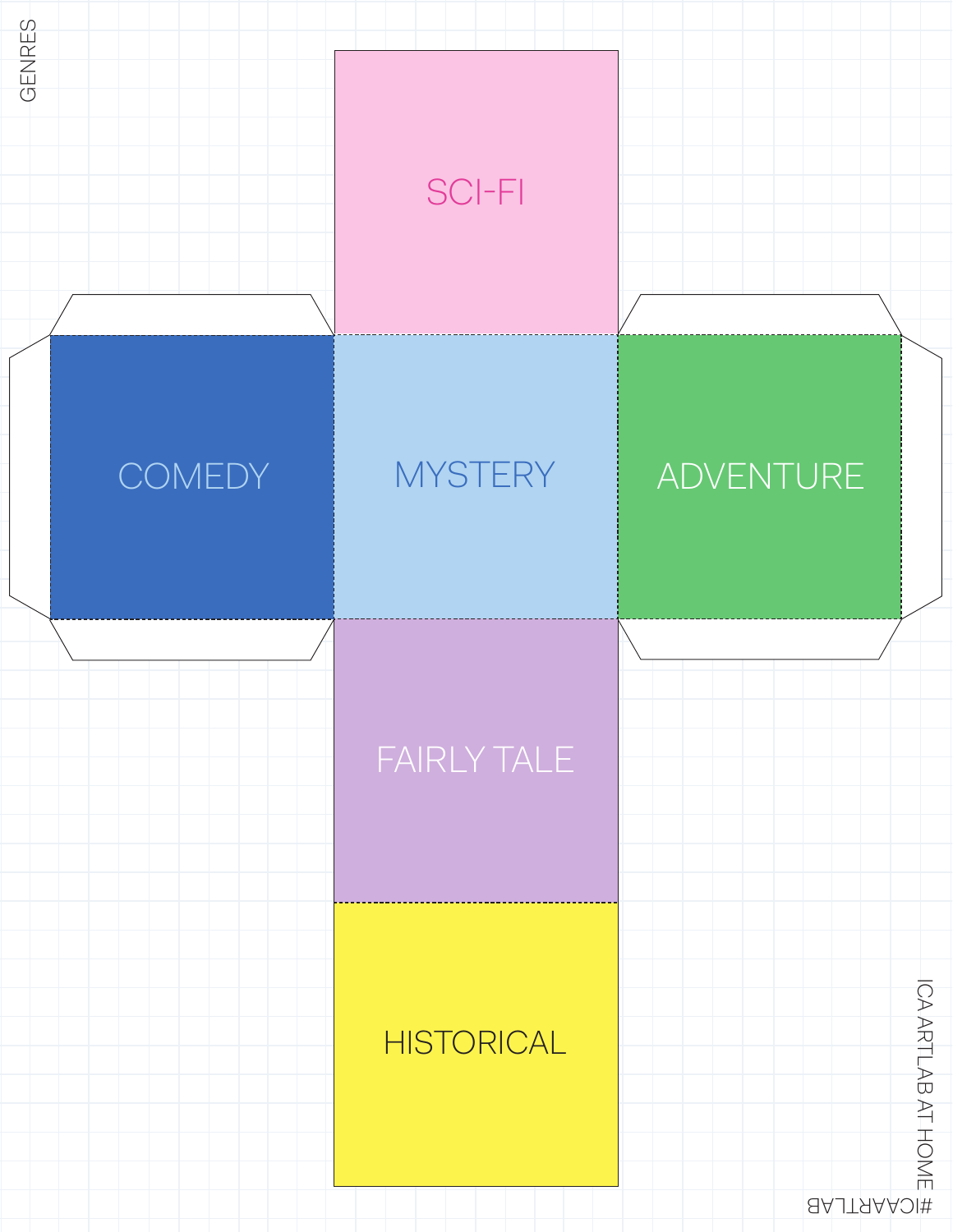![](_page_4_Picture_0.jpeg)